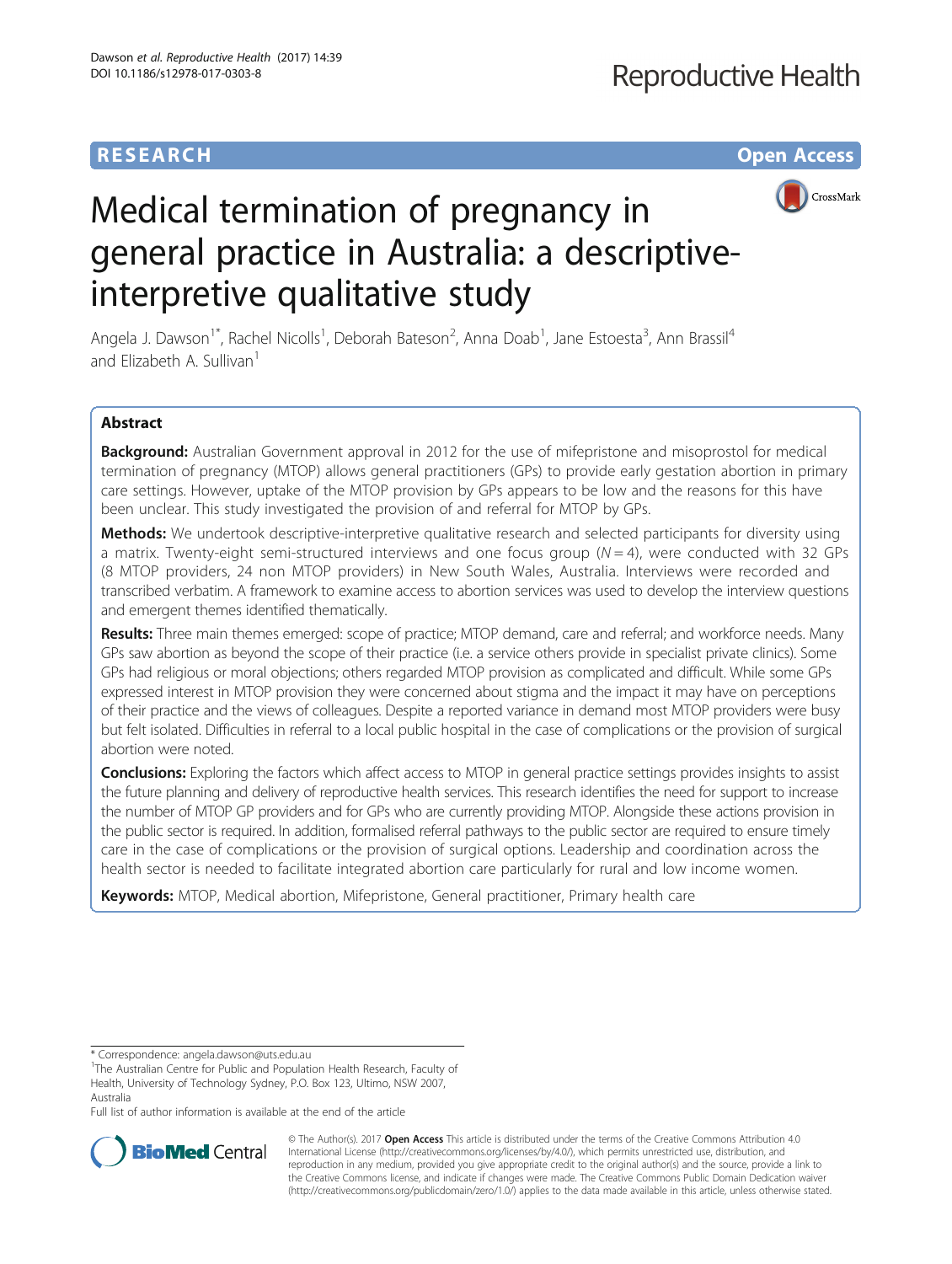#### Plain English summary

A medical termination of pregnancy (MTOP), also known as an abortion, is a safe and effective procedure to end an early pregnancy. New legislation in New South Wales (NSW) Australia, allows doctors working in General Practice to prescribe medical abortion drugs to end a pregnancy, up to and including 13 weeks. This study aimed to understand the experiences of general practitioners (GPs) working in private practice regarding the provision of MTOP and referral to other health professionals and services. We interviewed 8 GPs who currently provide MTOP and 24 who do not from diverse geographical settings across the State of NSW. Many GPs saw abortion as a service others provide in specialist private clinics. Some GPs had religious or moral objections; others regarded MTOP provision as complicated and difficult. While some GPs expressed interest in MTOP provision they were worried about stigma. Most MTOP GPs were busy but felt isolated. GPs highlighted challenges they had when referring women with complications to local public hospitals or when a woman requested a surgical abortion, particularly for rural and low income women. This research identifies the need to increase the number of GPs who provide MTOP and better support GPs to deliver this service. Formal referral pathways to public health services are needed in the case of complications, or where a woman prefers a surgical abortion. This knowledge is important for planning future reproductive health services that are accessible to all women, regardless of income or place of residence.

#### Background

Medical abortion or the medical termination of pregnancy (MTOP) involving the use of abortifacient pharmaceutical drugs has been accessible for early gestation abortions in many countries since the late 1980s and early 1990s [[1](#page-11-0)–[3](#page-11-0)]. The World Health Organization has clear technical guidelines for MTOP methods up to 12 completed weeks [\[4](#page-11-0)].

Early MTOP in primary care settings offers women an additional choice to surgical abortion to end an early pregnancy. International evidence demonstrates that MTOP is effective and safe at home and in clinic settings, it has been found to be acceptable to women [\[5](#page-11-0)] and cost effective compared with surgical abortion [\[6](#page-11-0)]. The introduction of MTOP services alongside surgical abortion has been found to address women's demand for abortion services, reduce waiting times [\[6](#page-11-0)] and improve access for priority populations when provided close to where women live [\[7](#page-11-0)].

In Australia, mifepristone along with misoprostol was approved by the Therapeutic Goods Administration (TGA) for commercial import in Australia in 2012, and listed as government subsidised medicine in 2013 [\[8\]](#page-11-0). On completion of accredited training General Practitioners (GPs) become certified to prescribe mifepristone and misoprostol in a combination known as MS-2 Step for medical abortion up to 9 weeks gestation in all states in Australia, with the exception of the Northern Territory (NT). In South Australia and the Australian Capital Territory (ACT), MTOP must occur in a licensed facility whereas in other states such as New South Wales (NSW) women are able to undergo an MTOP in their own home [[3\]](#page-11-0).

In NSW, women can obtain a surgical or medical abortion at a private clinic in a metropolitan area without a referral from a GP. This procedure will incur an out- ofpocket expense. However, the provision of MTOP in general practice and the public health sector, in addition to private clinics, has the potential to increase women's access to abortion [[9](#page-11-0)]. As GPs are Australia's most visited primary care provider [\[10](#page-11-0)] they are well positioned to deliver integrated reproductive health care to women that not only includes medical abortion but STI screening, treatment and the provision of contraception. While the cost of the GP consultation for MTOP may be covered by Medicare (the Commonwealth Government's universal health insurance scheme) for eligible women, GPs may charge a gap payment for their services to cover their costs requiring women to pay the difference as an out-of-pocket expense. There may be additional out-of-pocket costs for women associated with ultrasounds and other tests where Medicare does not cover the providers fee [[9](#page-11-0)]. Mifepristone and misoprostol are subsidised in Australia under the Commonwealth Government's Pharmaceutical Benefits Scheme. Women who are eligible for a Health Care Card as lowincome earners or welfare recipients can receive greater concessions on the price of the medication.

Since TGA approval of mifepristone and misoprostol for medical abortion, 1244 medical practitioners (1.5%) of the 81,478 registered medical practitioners in Australia in 2014 [[11\]](#page-11-0) have obtained certification to prescribe. This includes 308 of the 26,112 (1.2%) medical practitioners in NSW [[12, 13](#page-11-0)]. In 2015, the majority of rural and remote areas of NSW had 1-10 MTOP medical prescribers in each of the seven rural/remote health districts in the State (in each of the eight metropolitan health districts there were between 20-40 prescribers) [[11, 14\]](#page-11-0). All together, these health districts serve over one and a half million women of reproductive age [\[15](#page-11-0)]. There is no publicly available information regarding which GP practices provide MTOP services in NSW. Little is known about GP MTOP provision, referral routes and workforce issues. One study suggests that uptake of MTOP certification among GPs in NSW is low [\[14](#page-11-0)]. Women's access therefore may be affected by the low number of doctors who provide MTOP due to: low GP knowledge; GP perceptions of high medical indemnity costs, low remuneration, referral challenges and associated stigma; ethical reasons and service priorities [[9\]](#page-11-0).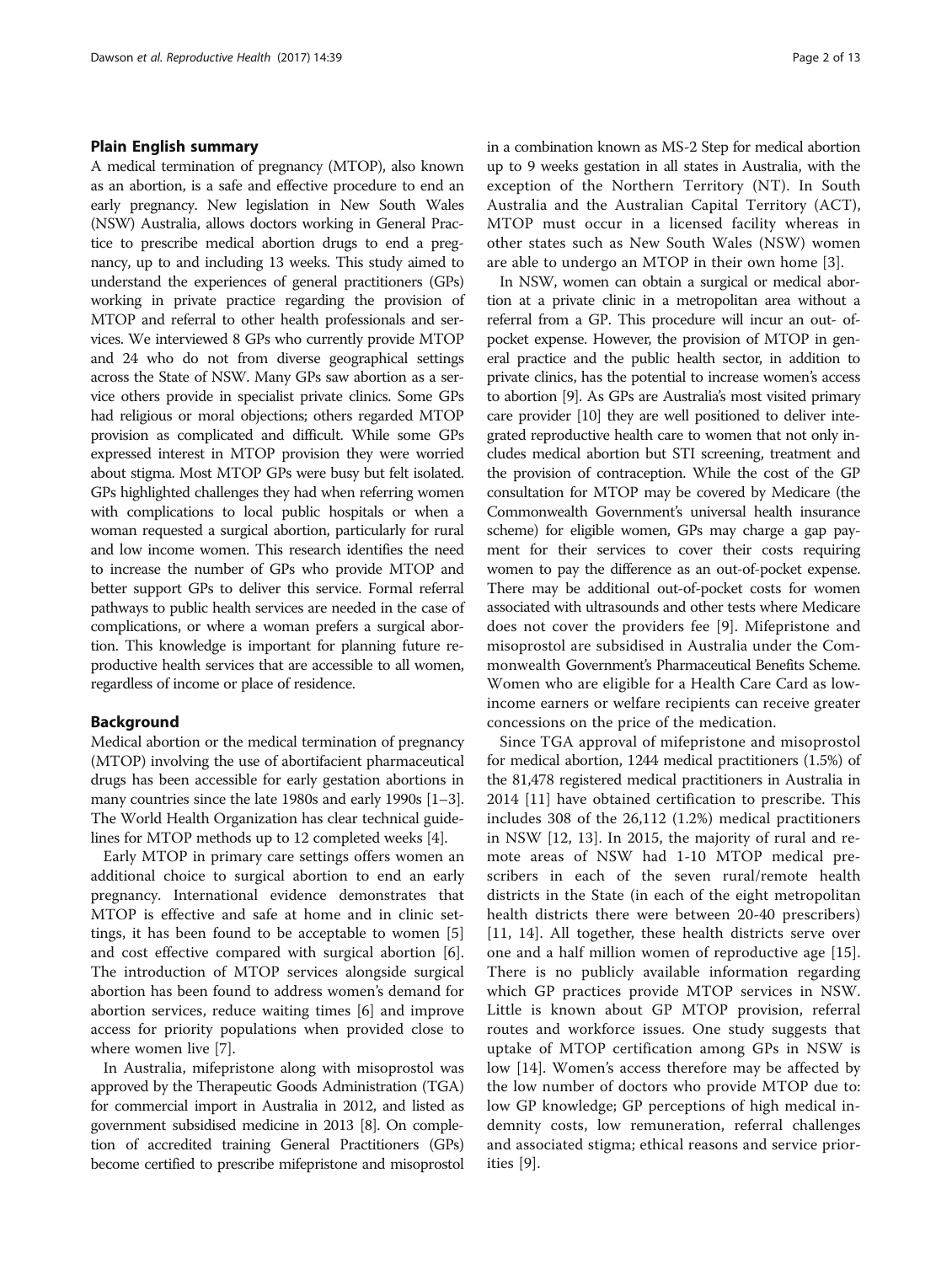Despite the different jurisdictional legislation, Australians are mostly supportive of the provision of abortion including medical abortion [\[16](#page-11-0), [17\]](#page-11-0). Traditionally GPs have had a minor role in the provision of abortion care services. The introduction of ambulatory MTOP as a new treatment option for abortion has resulted in some GPs being early adopters. While other GPs may take up MTOP provision in the future there will also be GPs who will refer to other GP providers or services. Therefore, a clear understanding of the context in which GPs provide MTOP or refer to other services is needed to ensure that women requiring abortion services can access them. The aim of this study was to explore the provision and referral of MTOPs by GPs in NSW, Australia.

# Methods

This is a descriptive-interpretive qualitative research study [[18\]](#page-11-0) that sought to describe the pathways for women seeking an abortion through general practice in NSW, the factors that determine these from the perspective of GPs, and associated workforce issues. This study was informed by a systematic review of the literature on access to abortion that investigated what is already known about the topic and current knowledge gap [\[19](#page-11-0)]. Guided by this approach, we developed open-ended and exploratory research questions, data collection, and analysis strategies which aimed to investigate the nature of GP MTOP provision and referral through the conceptual framework of abortion access described elsewhere [\[19\]](#page-11-0).

# Selection of study sites and participants: primary health care providers

Purposive maximum variation sampling [\[20](#page-11-0)] was used to select GPs in NSW to document the breadth of GP practice so that patterns could be identified that cut across these variations. Stakeholder consultation and service mapping informed the development of a matrix to map the characteristics of primary health care services to guide participant selection. Services in eight areas in metropolitan, regional and remote NSW were selected to reflect community and general practice diversity. The matrix fields included the size of the general practice (sole provider, two-five doctors or more than five doctors); geographical area (Australian Standard Geographic Classification Remoteness Areas: metropolitan, inner and outer regional, remote or very remote), local health district and type and gender of health provider within the service. It was estimated that four participants per town, city and suburb area were required to obtain an appropriate diversity of GP provider characteristics and reveal suitable depth and breadth of data allowing patterns to be revealed [\[21](#page-11-0)].

Seventy-two GPs in the selected locations were sent letters and emails inviting them to the study. Practice

managers, receptionists and practice nurses were also approached to distribute information to GPs. Recruitment advertisements were placed in the electronic newsletters of local health districts. As recruitment progressed, snowball sampling took place: GP participants provided potential GP contacts, who were invited to take part.

#### Data collection

Semi-structured interviews of up to one hour in length were conducted with GPs via telephone or face- to- face in their workplace depending on participant preference. One focus group was held with four GPs. Three sets of open-ended questions to guide interviews were developed by the research team informed by dimensions of access to abortion identified in a previous systematic review [[19](#page-11-0)]. We considered that saturation was reached when no new information or themes were observed in the data.

#### Data analysis

Interview transcripts were transcribed verbatim and imported into NVivo10 (qualitative data analysis software package). A thematic analysis was undertaken to identify emergent patterns across and within the transcripts and dimensions [\[22\]](#page-11-0). The data was coded by two social scientists (AJD and RN) and a researcher who is also a sexual health nurse (AD). Codes and emergent categories were shared with two medical doctors (ES and DB) and discussed among the group to reach consensus. This provided the inclusion of multiple professional perspectives as well as positions on abortion into the data analysis process. When agreement was reached, coded sections were finalised into categories, and grouped to establish emergent themes and discussed again. Patterns and discrepant themes were explored across the data.

#### Results

Twenty-eight individual face-to-face or telephone interviews and one focus group discussion (FGD) with a group of four GPs were undertaken. Table [1](#page-3-0) outlines the characteristics of the 32 GP participants in this study.

Three main themes were identified with associated subthemes as illustrated in Fig. [1](#page-3-0). These are described in the findings that follow.

## Abortion and scope of practice Abortion is a service 'others do'

Although many GPs believed that it was an essential service, it was not something that they personally wanted to provide:

I remember when I did an anaesthetic term for six months and terminations were just part of the job. I was happy to do it but I remember feeling uncomfortable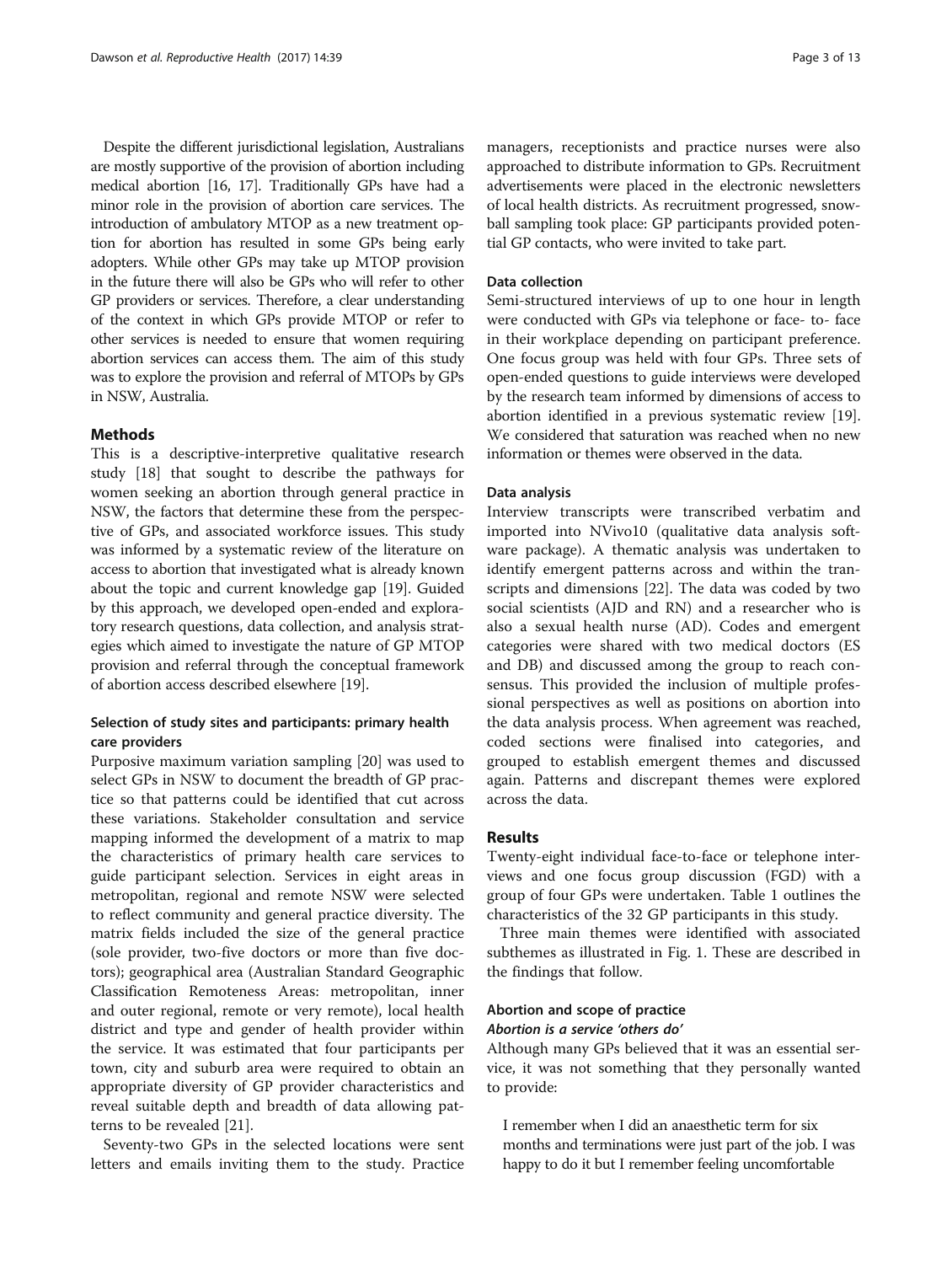|                                 | Percent  |
|---------------------------------|----------|
| 24                              | 75.0     |
| 9                               | 28.1     |
| 31<br>General Practitioner (GP) | 96.8     |
| 1                               | 3.1      |
| 8                               | 25.0     |
| 24                              | 75.0     |
| 32                              | 100      |
| 16                              | 50.0     |
| 13                              | 40.6     |
| 1                               | 3.1      |
| $\mathcal{P}$                   | 6.2      |
|                                 | $N = 32$ |

<span id="page-3-0"></span>Table 1 General practitioners: Gender, TOP provision status, setting, and area of work

<sup>a</sup> Australian Statistical Geography Standard Remoteness Structure [[32\]](#page-12-0)<br><sup>b</sup>Also known as a procedural GP and defined as a rural or remote GP bAlso known as a procedural GP and defined as a rural or remote GP who 'provides abortion services, normally in a hospital theatre, maternity care setting or appropriately equipped facility, which in urban areas are typically the province of a specific referral based specialty' [[33\]](#page-12-0)

and it's a paradoxical thing because I do think that terminations should be freely available but I'm not sure that that's what I want to make as my business. [GP non-provider, inner regional]

A number of times, both non-providers and providers stated that they did not want to be known as "abortion doctors" and this meant they either were not interested in providing abortion services or were concerned about provision dominating their work. Some were concerned about the negative impact provision may have on their practice reputation and how this might change the family focused practice they aspired to run. Others viewed it as an "unpleasant" service that they did not want to do:

I don't think I am going to chase that expertise and do it myself ever. I'd rather somebody else handle that. [GP non-provider, metropolitan]

Somebody can do it. I'm not interested. [GP nonprovider, metropolitan]

Some GPs also did not want to offer this service because of their personal beliefs. For instance, a young GP pointed out that she did not take up gynaecology as a speciality because as a Muslim she would be 'uncomfortable' carrying out abortions:

Life-and-death it's a big matter for me, so I wouldn't go into that. [GP non-provider, metropolitan]

There was also a perception among some GPs that there were already existing dedicated private abortion clinics that are able to offer a better service than those working in primary health, primarily because of the abortion provider's expertise and experience. Therefore, they felt there was no real need for MTOP to be offered through primary practice settings. Some GPs noted that it was "all too hard" to provide MTOP and complicated due to logistical constraints with accessing misoprostol, ordering anti-D immunoglobulin, coordinating ultrasounds and setting up links with the hospital for referral.

#### Abortion provision - stigma

The GPs who provided MTOP tended to be women between 30 to 40 years who were committed to providing comprehensive sexual and reproductive health care and the need to make this service available in primary care. However, this was often in the face of disapproval and judgmental attitudes from colleagues, friends or family. GP MTOP providers noted that they tended to

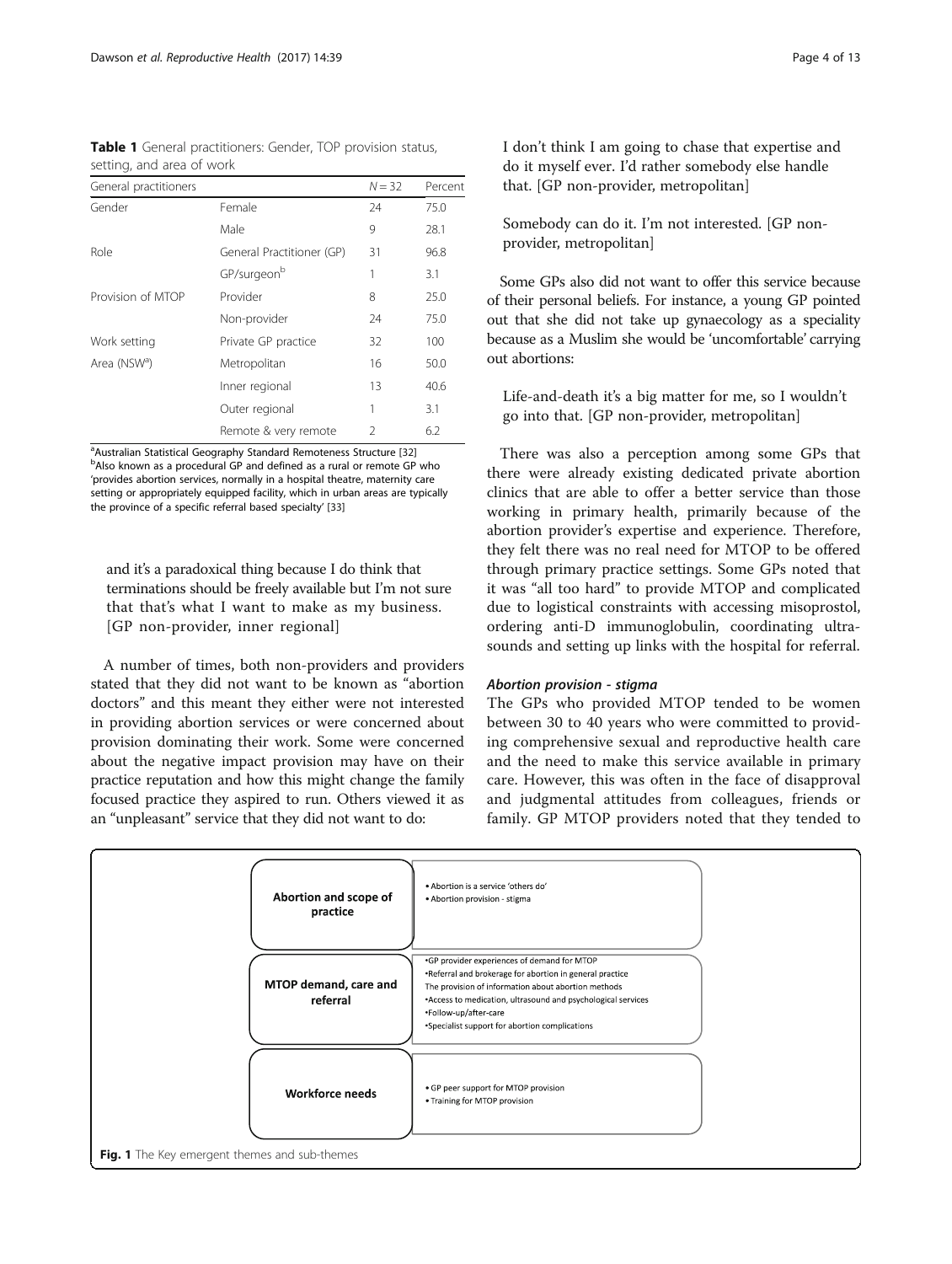experience subtle judgemental attitudes from others, including strained collegial relationships with colleagues:

Oh, even some of my colleagues… are very set in their views. I found that when they found out that I'm doing these things that they have viewed me differently which is a bit depressing. [GP provider, metropolitan]

MTOP providers were generally reluctant to promote the service over fears of repercussions from those opposed to abortion. One GP had promoted his services through Family Planning NSW, SRH clinics and Women's Health Centres. Some GP providers were wary of others knowing about their services (including other health professionals) because of potential backlash:

I don't know how you can ethically advertise it without incurring the wrath of the Christian right wing. [GP provider, inner regional]

GP abortion providers had also experienced negative social consequences from friends. For instance:

My friends that has not been good. I've actually had a lot of people be quite negative towards me when they find out that I'm doing this. That's a very big turn off… I was actually more upset by some of my friend's opinions. A few of my friends found it very difficult to deal with the thought of me doing these and it took me a long time to actually tell them that I was doing it … they responded more negatively than I thought they would. [GP provider, metropolitan]

Three GP non-providers stated that there was no stigma associated with providing abortion in cases where the provider and woman were not religious or of a faith or culture that supported, or were indifferent to abortion

I don't know. I'm not religious really. If you are Catholic, Chinese or something maybe. [GP non provider, metropolitan]

One GP also noted that stigma was not an issue when working as a doctor in a setting that focused on reproductive health services for women. Another doctor dismissed stigma as a minor issue compared with the practical challenges of provision.

But I mean that's not the - the main barrier is actually yeah, it just wouldn't work for me from a practical point of view at the moment in terms of - I work for X, I don't have my own rooms and I have to work within X scope of practice. [GP non provider, metropolitan]

For other GPs, the stigma of being labelled an "abortion doctor" had prevented them from providing MTOP. Other GP non-providers had reservations or refused to provide MTOP because of their personal beliefs.

# MTOP demand, care and referral

# GP provider experience of demand for MTOP

The GP MTOP providers we interviewed had a range of experience from four months to 2 years.

MTOP GP providers themselves were often unaware of other providers, particularly in rural areas where they felt isolated and unsure if the service was actually needed.

I don't know whether I'm the only doctor in town who's on the register…so I don't know what the demand is for it here - whether I'm one of 10 or the only one. I have no way of knowing. [GP provider inner regional]

Some providers who worked in general practice in both metropolitan and rural areas stated that they had little demand from women for this service, and believed that women were unaware they offered MTOP:

I've actually only had two requests since I did the training, and one of them, after the initial visit, went away and thought about it, and changed her mind. So I haven't had a lot of demand for it … they may be self-referring. [GP provider, metropolitan NSW]

GP interviewees working in dual roles in private abortion clinics and general practice had demand for their services at private clinics but not in general practice. These interviewees had rapidly gained experience in offering MTOP, despite working part-time:

I do about a list of around about 15 to 18 one day a week. I only work one day a week. [GP provider, metropolitan].

Other GPs working in general practice were concerned about being "inundated", and were increasingly seeing more women requesting MTOP who had heard about their services "through the grapevine" and via "word of mouth", online forums or social media. Many GPs who were seeing women from out of their practice area stated that they were planning to limit the number of women accessing their services because they were concerned about their capacity to cope and MTOP provision dominating their practice.

Some GP MTOP providers were motivated to provide MTOP primarily because they saw a demand from Indigenous and low income women and stated that there was a need to improve access for these groups who faced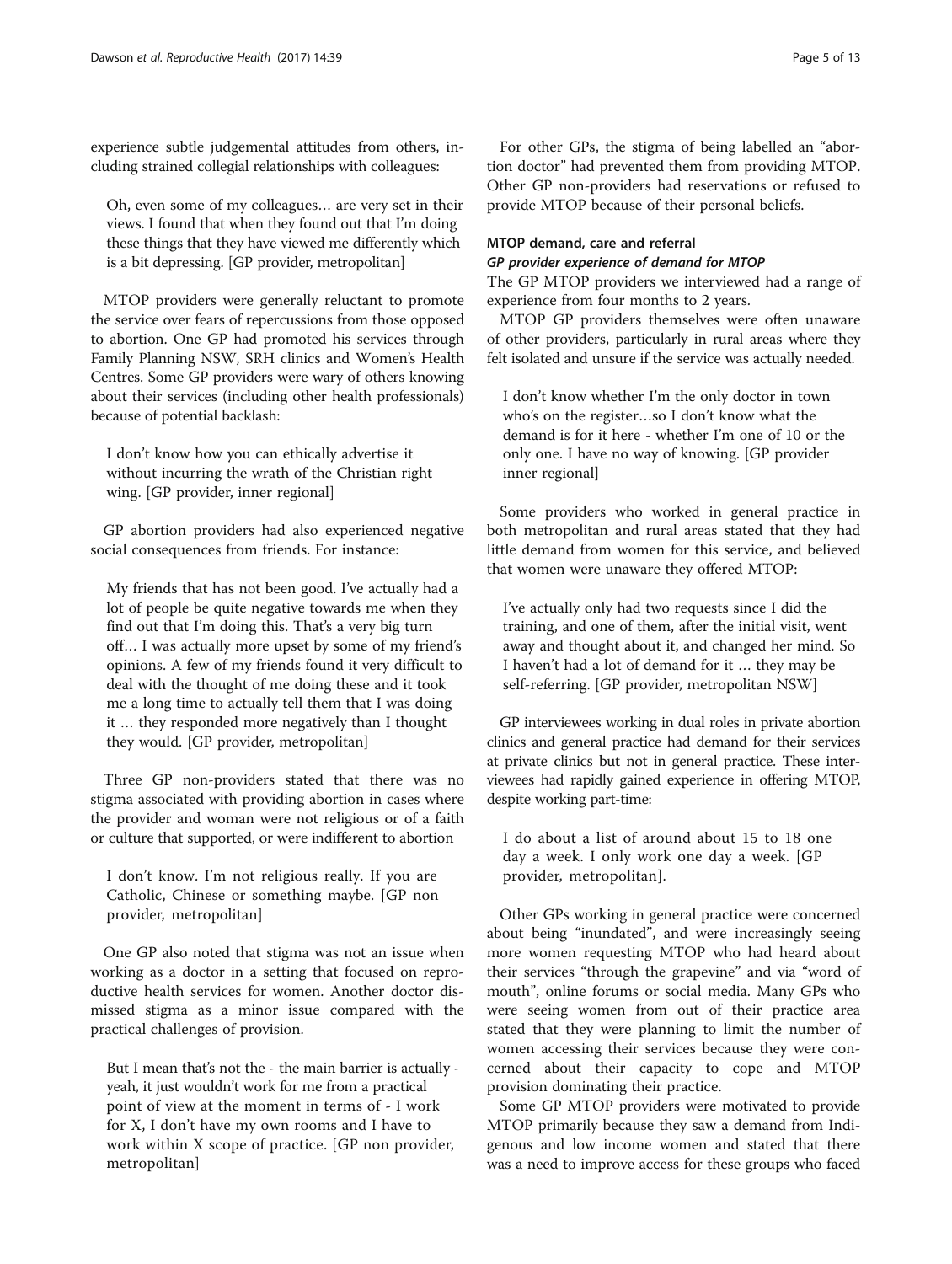barriers relating to cost and transport. One GP provider spoke about the importance of MTOP for Aboriginal women:

I think it's certainly a more accessible option for them because it doesn't have a financial barrier or a distance barrier, because the other thing about the Aboriginal population is if they are a pensioner and we prescribe a medication on the PBS it's actually free altogether [GP provider, outer rural].

Some GPs wanted to offer MTOP but stated that the practice would not permit it.

I don't provide it in my current work places because it is not supported by my employers. I guess I'm a little bit restricted in that two places where I work… it is currently deemed outside the scope of practice. So I need my employer to accept that it's within the scope of practice. [GP non provider, inner rural].

According to GP participants, offering MTOP in general practice settings can be challenging and time consuming. Although one GP found the provision of MTOP in general practice very straightforward, most GP providers felt that integrating MTOP into their practice involved much time, thought and preparation. They were presented with new challenges, including more patient visits, longer patient counselling time and needed to spend time consulting with local pharmacists and establishing referral pathways in the event of complications.

#### Referral and brokerage for abortion in general practice

GP interviewees said they usually referred women to private abortion clinics. They also referred women to gynaecologists in private practice and occasionally to public hospitals if their patient was facing difficult social circumstances or were adolescents, considered low income, or in cases of sexual assault. GPs in regional areas often felt that women usually self-referred to clinics in the cities. Among GP non-providers there was uncertainty about which GP's provided MTOP and therefore who to refer to:

There's rumours about a prescriber for medical in town but I don't know if they're true or not. [GP non-provider, inner regional]

All the GP non-providers interviewed stated that they referred women to abortion services, even if they were personally opposed to abortion. Opposition was usually based on religious beliefs:

I am a Muslim so abortion is not recommended unless it is endangering the mum's life. Around the

120 day, umm… Is it 120 days?… I've forgotten that specific number, but we believe that at that specific time the soul is breathed into the foetus, and if it's done before that that's not so bad. If it's done after that, it accounts to murder. That's how my belief goes, and I couldn't let go of that. But I'm happy to talk to woman about it and refer to someone who can do it for them [GP non-provider, metropolitan]

One interviewee reported that she delayed referring women so that they could have more thinking time:

Letting them know that they've actually got time in many situations to make a decision. It's not a decision that needs to be made straight away. I think that to me is so important. Any decision that is made at that point has the potential of affecting them forever… it's just whether they do go ahead with the termination or they don't go ahead with the termination, there are consequences either way. That to me in that first consultation is so important. We'll walk through this together making sure that they're safe at that moment in time for them to go away and digest everything that was said and then coming back for review and follow up. [GP non-provider, metropolitan]

If the patient was low income, GP interviewees noted the lack of opportunities available for referring women for publicly funded abortions through the hospital system. One regional GP recounted a story of a 15-yearold intellectually challenged Aboriginal patient who was pregnant as a result of rape and was requesting an abortion:

Eventually I got one from… one of the obstetricians here. I first of all had it declined and then I rang them up and it was only because I started crying that he agreed to do the termination because he's known me for a long time. He basically sort of said oh, for God's sake …, I'll do it, but I'm not doing it again. So you can imagine how difficult it must be for women themselves without an advocate like you trying to access them. [GP, non-provider outer regional]

GPs in rural areas said that they referred women on to public hospitals only in "extenuating circumstances". Few metropolitan GPs reported that they attempted to access the public system for their patient and many were not aware this may be an option. For the hospital to accept their patient, the GP had to have an established relationship with the hospital providers, and needed to be able to provide clear justification. They also noted that they had to be careful not to 'overwork' public providers. One regional GP interviewee said that she was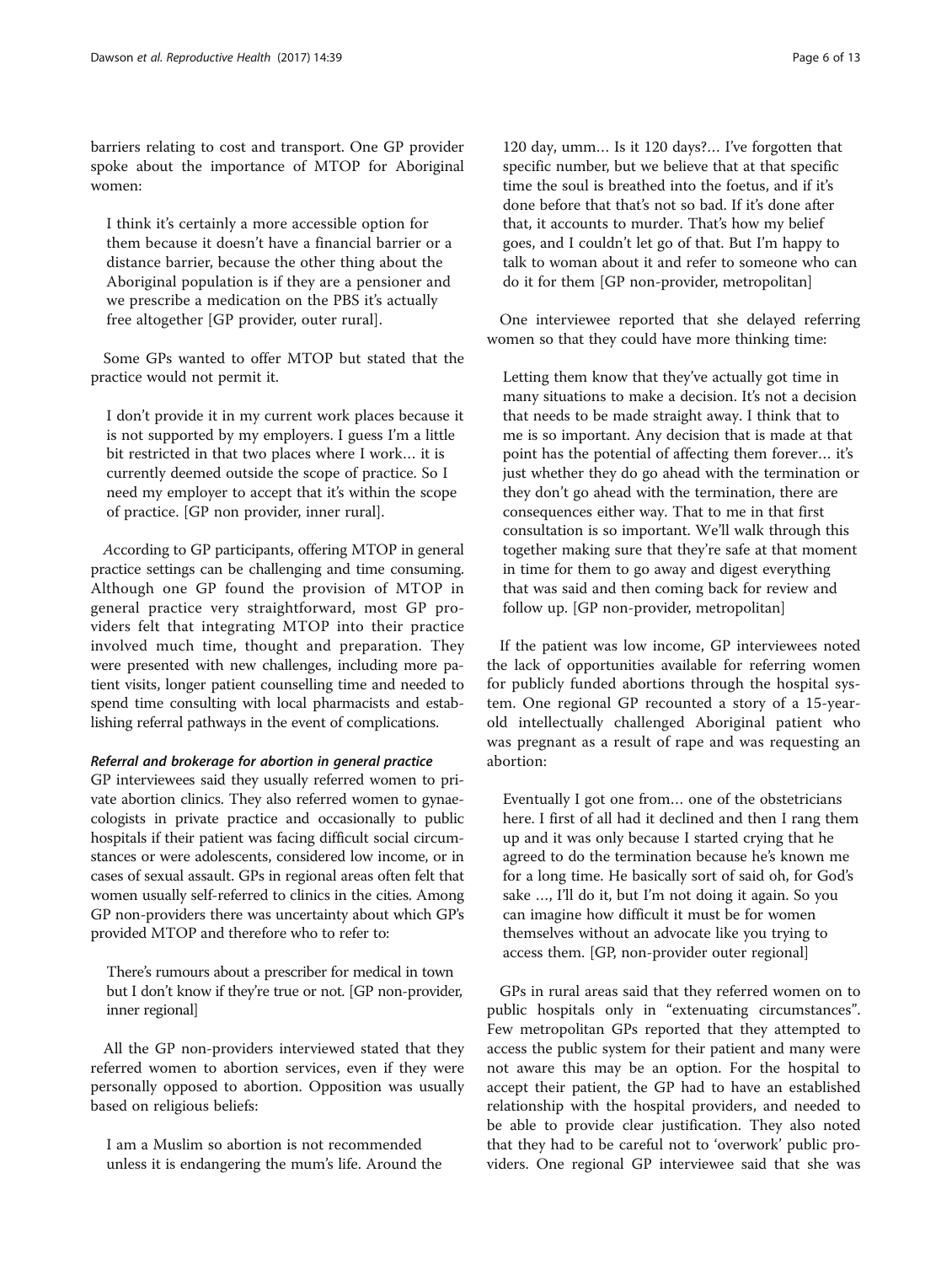able to refer one person every two years to the public hospital but the arrangement is not formal and was based on "goodwill".

Some GPs expressed confusion over appropriate places to refer their patients:

I'm starting to question myself about whether I know all the possible referral avenues with regards to abortion. It's something I need to just go over, it might just be today. I think just having that information and having the right information and the appropriate information that we can pass on to our clients. [GP non-provider, metropolitan]

One GP interviewee working in a sexual health clinic said that she had managed to get a private clinic to assist with Medicare bulk billing a low-income patient but she said this was really quite unusual:

Possible but rare, and often that's also a matter of exhausting all other avenues of loans and brokerage from women's health services. [GP non provider, metropolitan]

#### The provision of information about abortion methods

All the GPs interviewees said that they informed their patients about both medical and surgical abortion methods before a final decision was made:

Oh, we go through the phases of procedures in detail and then it's up to them. What exactly is going to happen, what the side effects will be with both and we just allow them to decide what they would feel is more convenient for themselves. [GP provider, metropolitan]

Those GPs offering MTOP stated that they referred women on to their colleagues or an abortion clinic for a surgical abortion, if this is what the patient requested. The choice of either method was reportedly based on the preferences, needs and circumstances of patients. However, GPs reported that most of their patients did not ask about medical abortion because they were not aware of this procedure or because they were unaware some GPs provided this service:

I guess because there's limited experience with medical terminations, most of them haven't really asked; they just assume that it's surgical. [GP provider, metropolitan]

One GP interviewee was concerned that the low knowledge of medical abortions among women would mean that women may not be able to advocate for themselves. Thus, women may not be offered a choice:

She had a termination on Tuesday, she had it in [a town nearby] and she was only five weeks and six days and I'm surprised that they actually did a surgical termination for her …I would have thought she would have been a classic example of someone who would benefit from a medical termination myself. But, she wasn't offered one. [GP provider, regional]

GP uncertainty or limited knowledge of abortion was a feature of a small number of interviews with GPs. More than one GP non-provider was unsure about whether the emergency contraceptive pill was considered an abortion and interviewees occasionally expressed uncertainty about the legality of abortion in NSW.

#### Access to medication ultrasound and psychological services

GPs who worked in dual roles as community GPs and MTOP and surgical abortion providers in abortion clinics had practical experience of the difficulties establishing procedures and accessing supporting services such as ultrasound in general practice settings. It was considered more efficient to refer women on to abortion clinics as they were seen to have all the needed medication, equipment and protocols in place, in case of complications:

Working at (an abortion clinic which provides MTOP) has been really easy. I tried once to offer it to one of my patients in my general practice and that just ended up being too hard. I couldn't find anywhere to get the medication from and the pharmacists weren't prepared to get accredited because it would be very - oh they'd do it, but it would take too long to get accredited. [GP provider, metropolitan]

In general practice, GPs had found it, or perceived it to be, difficult to organise an ultrasound in a timely manner and order anti-D immunoglobulin for women who were Rhesus negative. In rural areas where ultrasounds are only available at hospitals, this sometimes proved to be difficult. One GP provider found that asking local gynaecologists in the public hospital to perform ultrasounds on women is:

Asking them for a favour…which they've already stipulated that they don't actually want to do. [GP provider, regional]

However, most concern was expressed over challenges in accessing medication. A GP working in a rural area felt that she wouldn't consider asking her local pharmacists to stock MTOP medication because they currently refuse to provide the morning after pill while another GP described supply issues incorrectly believing that it is expensive for pharmacists to hold abortion medications: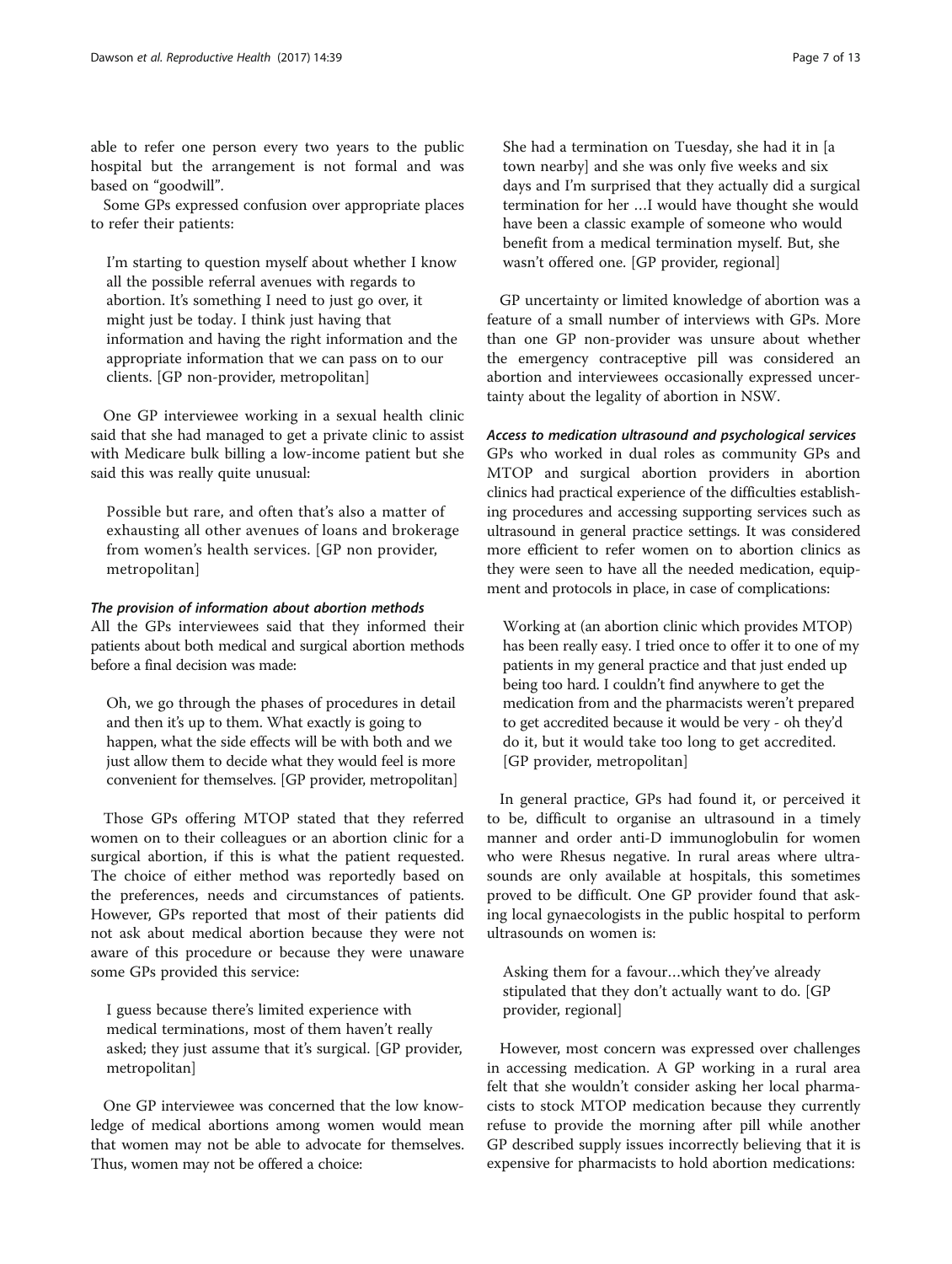That proved to be a bit of a challenge when the one patient I had wanted to get it, that we had to hunt it down and the chemist didn't have it in stock, and it was a little bit of a thing, and I guess if there's not that much demand for it, that's going to continue to be a problem, because if they only have a need for it once in a blue moon they're not going to keep it in stock, so it's going to be something tricky to get for the patient. [GP provider, outer rural]

Further, it was noted that not all pharmacists working in a pharmacy are registered to prescribe mifepristone and misoprostol:

If the right pharmacist wasn't on at the time when the person came to purchase the medication they couldn't get it. So I picked one particular pharmacy where I knew all of the pharmacists had done the training and so I specifically direct my patients to one of two pharmacies and then say if they don't have it or can't get then I ask them to call around and I expect that they would do that I think. [GP provider, inner regional]

The pharmacist's beliefs may also be a barrier. One GP reported that her local pharmacist eventually agreed to dispense, but:

Had to go away and have a bit of a think about whether they wanted to be involved [GP provider, metropolitan]

Interviewees felt it was necessary to establish a good working relationship with a pharmacist who is willing to register for dispensing medications. This takes time and health providers mentioned that alternative pharmacists needed to be found if local pharmacists were not available and incorrectly believed that pharmacists had to receive training.

It was sometimes necessary at the request of women to find an experienced psychologist or counsellor nearby, to provide appropriate and timely pregnancy options counselling or psychological support if needed.

They [psychologists] need to be amendable to seeing a client within a week as there's time constraints. [GP provider, metropolitan]

#### Follow-up/after-care

Adequate follow-up of women post- abortion was a key issue that was raised numerous times by both providers and non-providers. More than one GP provider was very concerned about losing patients to follow-up:

We have a huge dropout rate. We have a huge amount of people that don't come back. Whilst we always try to phone them and send them emails and things sometimes the phone number's not correct. I find it quite stressful. I find that more stressful than anything else, not knowing… [GP provider, metropolitan]

One of the main concerns of GPs appeared to be that women who have medical abortions are more likely to be lost to follow-up. Although medical abortion provision was seen as potentially improving access, surgical abortions were seen as more of a 'safe complete option' on the day, and women were more likely to return for follow-up:

They're more likely to come back afterwards I find for follow up just because it's more of an operation or a procedure that they may feel need follow up for rather than taking a pill. [GP non-provider, regional]

Urban women who travelled long distances to access low cost MTOPs from GP providers were said to be more unlikely to return for follow-up:

My biggest problem is that I have women travelling … to access a termination because I will provide it very cheaply or bulkbilled for healthcare cardholders… Despite all of my best efforts, I am still having great problems getting people to come back for follow up. [GP provider, metropolitan]

GP providers were more comfortable providing MTOP to regular patients who lived locally so that they could ensure proper follow-up and contraception provision. For these reasons, having an established relationship with patients was valued:

I was able to organise the medical termination for her and then she came back in and had her IUD inserted. It was all a very nice - as though it was part of a holistic care package. I was able to manage that complication for her with a good understanding of her family circumstances and her own. I think it did work very well for her …because obviously I had ongoing contact with her and was able to follow up with her how she felt about everything. [GP provider, metropolitan]

If the patient did return for follow-up, GP providers were also worried that they would be unable to access an ultrasound for their patients. GPs were usually only able to refer women to private ultrasound services that were not open past traditional business hours. GPs had found it challenging to obtain emergency ultrasounds through private providers and emergency departments at public hospitals were seen as inappropriate, primarily because of privacy concerns.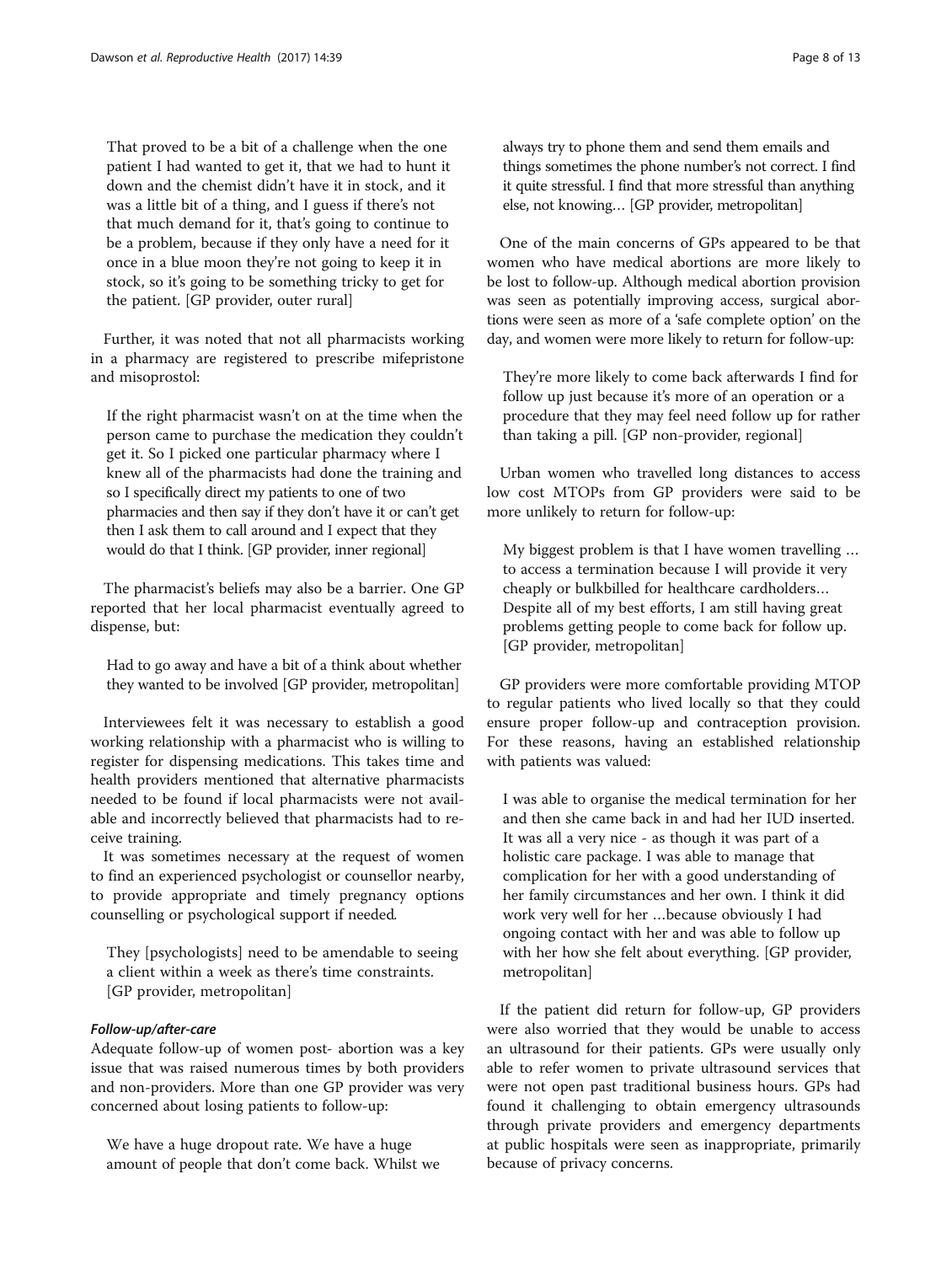GP providers were also concerned that patients who failed to return for follow-up were unable to be provided with contraception. There were also GPs who said that they felt overwhelmed by their workload and were unlikely to offer MTOP because of the possibility of afterhours care:

Because it's got after hours and all. You can't cover everything. [GP non-provider, metropolitan].

A GP-surgeon who provided surgical abortions in a rural public hospital had decided not to provide MTOP because of the follow-up required. As many of his patients travelled to access this free service, from both urban and rural areas in the state, he felt that it would be too difficult to ensure appropriate follow-up for patients. Surgical provision was regarded as more straightforward as it does not require routine follow-up:

It's not a matter of just giving a pill. There's quite a lot of follow-up for people that are coming from all over the place. I just thought that would be unwieldy for me to try and do that… I work almost exclusively now doing surgery. So I was happy just to offer a straightforward surgical service. But if they want medical terminations they need to go elsewhere. [GP provider, inner regional]

#### Specialist support for abortion complications

It was recognised by some GPs that they needed good contacts with a referral service: "a friendly gynaecologist" in a public hospital who would look after any complications. However, there were several reports by health professionals that public hospitals were reluctant or unwilling to be involved. For instance, a rural GP provider who had sought specialist obstetrician/gynaecology intervention for a MTOP patient who had retained products was unable to have a curette at her local hospital because the gynaecologists refused to do so. This GP no longer performs MTOP because of the lack of support from local gynaecologists:

I know that my colleagues were concerned that if a woman was bleeding a lot that there needs to be support of the gynaecologist that can basically be on call or they can get help quickly, and they didn't feel that that would be possible. [GP ex-provider, regional]

#### Workforce needs

#### GP Peer support for MTOP provision

GP MTOP providers discussed gaps in peer support mechanisms to enable continuity of care and professional development. That may pertain to the new practice environment rather than associated stigma. Within the practice, appropriate documents, policies and procedures need

to be developed, particularly those relating to the followup and consent of patients. The MTOP GP providers interviewed were mainly females with young children who worked part-time. They tended to work as the sole MTOP provider in their practice and were therefore concerned about follow-up on days they were not working. Support from colleagues to offer follow-up was therefore an important consideration:

It would be good to have support of colleagues that you know can look after things on their day in the clinic when you're not there (GP provider, metropolitan].

GP providers who were the sole providers of MTOP in their practice were worried that they would not have the support of colleagues if clients needed follow-up on a day they weren't available. One GP reported that his colleagues were willing to continue providing back-up for all patients, except those that had an abortion. This meant that they had to come in to work to attend to their patients.

One issue with MTOP GP provision centred on challenges building the necessary experience to adequately care for MTOP patients. GPs who worked in dual roles in general practice and private abortion clinics where they provided the bulk of their MTOP services, argued that it is very challenging to provide medical abortions unless it's something done regularly. In general practice, GPs may not see many MTOP patients and it would therefore be difficult to build necessary expertise:

I think it's a huge barrier for people doing it out in the community and, look, I'm trained and I know I can do my ultrasounds and for me to do it in the community would be a lot easier probably than a lot of the others. Because at least I know what I have to do to get myself set up to do it. I still found it very, very challenging that one time I tried to do it. In the end I gave up and sent her to [sexual and reproductive health clinic] anyway. I just booked them in on the day I was there rather than trying to get it for her in the community. [GP provider, metropolitan]

Some GPs MTOP providers felt isolated and unsure and felt there was a need for more senior supervision of inexperienced doctors. For example:

I'm kind of a young doctor and doing it all by myself without any support of a supervisor, it's difficult. So yeah, having more senior doctors who can give more of the termination supervision. [GP provider, regional]

One provider felt she needed to have experienced providers to talk through the online certification training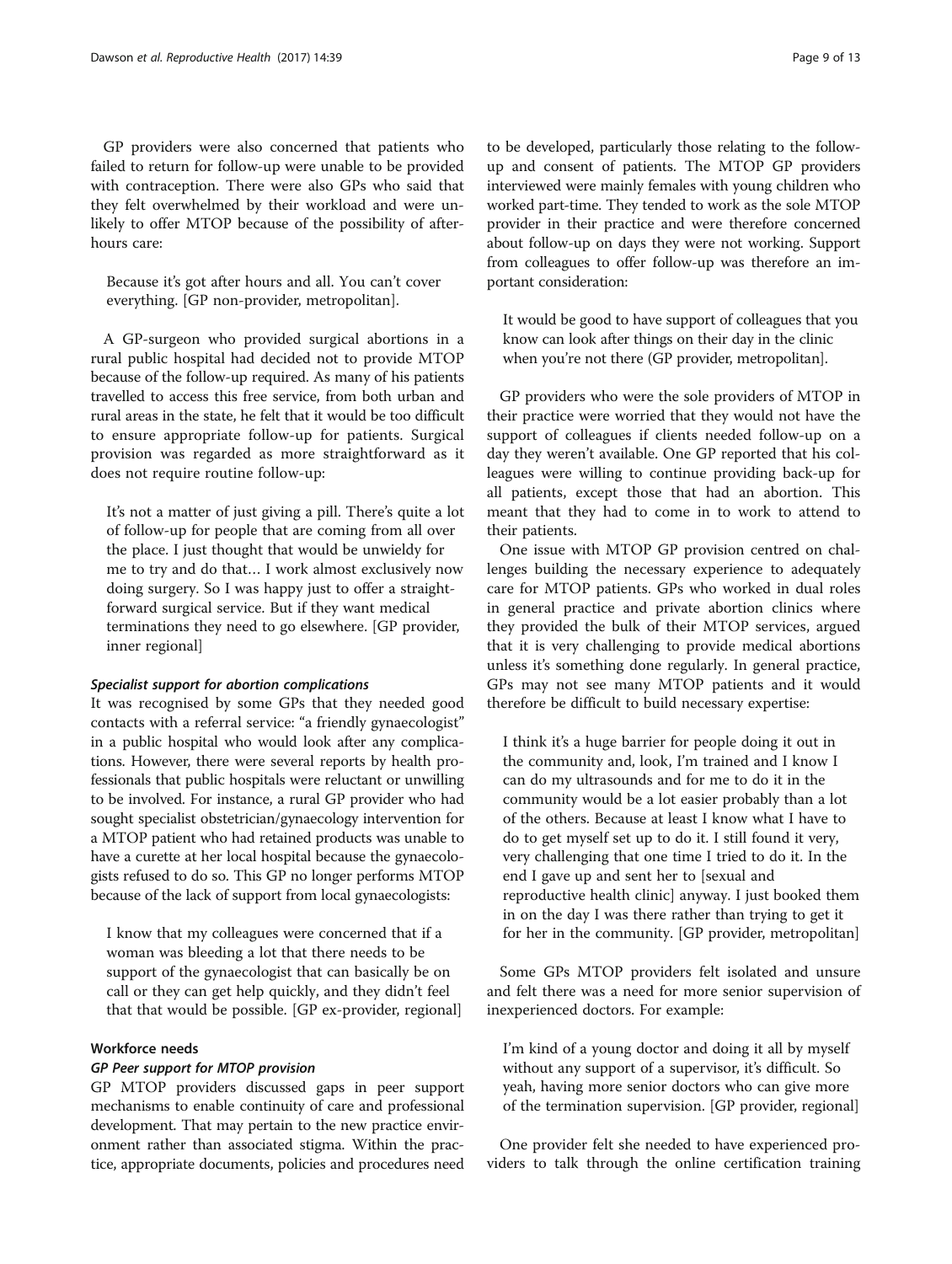with. The lack of support was also raised by other less experienced GPs:

I'm not ready at this point. I'm a young doctor so I want to get more confidence but who is going to mentor me? [GP non-provider, regional]

#### Training for MTOP provision

The certification training course was positively received by some GP participants. However, a few were concerned about the time it took to do which ranged from 2 to 15 h despite the curriculum indicating four hours. Some GPs felt that they did not require any training support but there was also recognition that in order to provide medical abortions, they needed to update or learn new skills, despite being so time poor:

I am not too sure how RU86 works or how methotrexate is given. I'm sure there is a protocol for it…To be able to answer some questions or if you're worried about contraindications or aware of not a very typical scenario for example. [GP non-provider, regional]

An inner regional based GP believed that some communications skills training would also be useful. There were also calls by one MTOP provider for more information on where to report adverse events and where to access after- care advice if complications arise.

Sensitivity training for reception staff to ensure they are non-judgemental and maintain women's privacy was seen as important to GP MTOP provision. In addition, GPs felt women were unlikely to disclose to the reception staff why they wanted an appointment that could delay especially if waiting lists were long due to a shortage of GPs in rural areas.

They're not likely to tell that to the reception staff, so they've got to have some acceptable entrée… Often people use I've got tummy ache or something. Tell me about your tummy ache: 'I haven't got tummy ache, but I didn't like to say anything'. So again that's a barrier, they've got to have the nouse to think up to get an entry [GP provider, rural]

# **Discussion**

Our qualitative study provides the first insight, from the perspective of GPs across the state of NSW, into the factors determining GP MTOP provision/non-provision and the issues concerning the referral of women to other GPs for MTOP and referral to hospitals in the case of MTOP complications or for surgical abortion. These insights provide important information about the strategies that are required to enhance women's access to MTOP in general practice and improve referral routes.

# Engaging GPs and supporting MTOP provision in primary care

Our research found general agreement that abortion is an essential service which is consistent with recent Australian research from the state of Victoria [\[23](#page-12-0)]. However, most of the GPs interviewed did not want to be a MTOP provider and felt that it was a stigmatised service. The GP MTOP providers in our study (25%) were motivated to provide MTOP to assist rural and low income women for whom access to abortion was particularly challenging. However, the GP participants in our study who did not provide MTOP (75%) regarded abortion provision in private clinics to be preferable to general practice, as these clinics were perceived to provide specialised high quality service. These views and GP perceptions and motivations for becoming an MTOP provider may be related to a poor understanding of the processes involved, affecting GP MTOP provision.

Improving GP knowledge of MTOP may help to encourage GPs to become certified providers. It is not known how aware GPs are of the MTOP credentialing course or their intentions/ interest in provision in NSW or beyond. Further marketing of the MTOP training course may be needed alongside professional opportunities for GP MTOP providers to outline the processes and share quality care experiences with fellow GPs, such as integrated contraception care post MTOP identified in our study.

There may also be a need to increase knowledge and awareness of abortion in the pre-service context. Indeed, we know little about the attitudes and intentions of medical students towards abortion training and provision, which would provide insight into the future supply of MTOP GP providers. Generating awareness of these options and training within the professional colleges including the Royal Australian College of General Practice (RACGP), Royal Australian and New Zealand College of Obstetricians and Gynaecologists (RANZCOG) the Australian College of Rural and Remote Medicine (ACRRM), through accredited Family Planning training organisations and in medical and pharmacy schools may also assist in improving GP MTOP provider supply, as has been suggested as a way forward in Canada [[24](#page-12-0)].

In our study, some GPs indicated an interest in providing MTOP but were concerned about stigma and the perceptions of other colleagues if they proceeded. Education and advocacy including GP champions may be helpful to support GPs to engage in discussions about MTOP provision with colleagues and partners of the practices they work in. Such discussion and education may pave the way for an increase in GP MTOP provision.

GP MTOP providers in our study described feeling isolated, stressed and lacking the input from experienced providers. Other research has identified that newly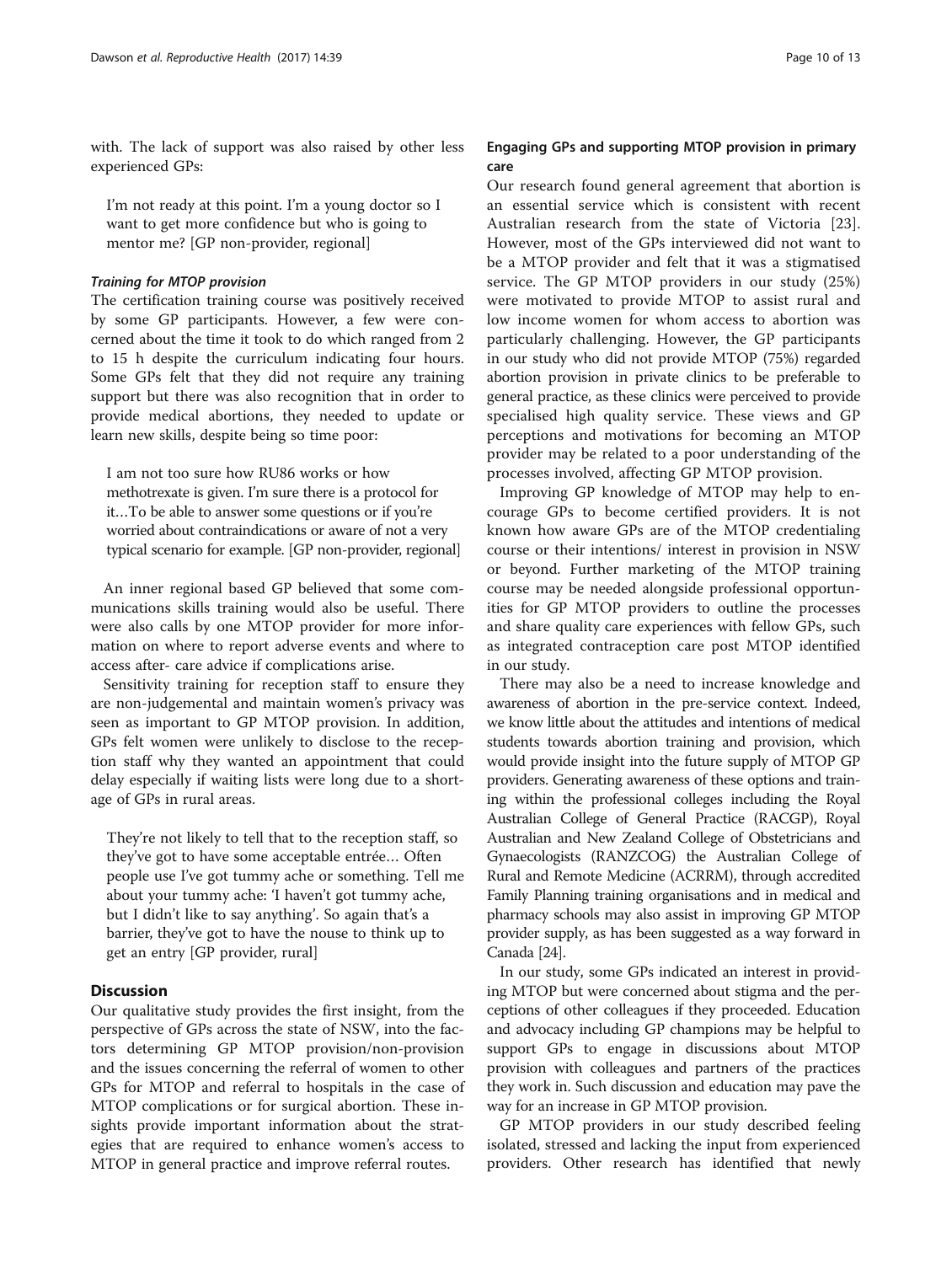trained physicians often lack the professional support and autonomy necessary to offer abortion services [\[25](#page-12-0)]. This highlights the need for mentors and a network of GP providers who are able to work together to ensure follow-up including counselling for contraception. Such peer support could be led by the RACGP and Family Planning training organisations and integrated in practice protocols at the individual, local health district level.

GPs in our study said that they did not provide MTOP because they did not want to experience the stigma and discrimination that is often associated with abortion provision nor change community perceptions of their practices. Various strategies have been explored at a professional level to reduce the burden of stigma. This includes workshops in America where providers shared stories that resulted in the building of interpersonal connections, resilience and collective identify [[26](#page-12-0)]. These might be useful strategies in Australia. Sensitivity training for reception staff may also be a useful strategy and has been included as an indicator in reproductive health service evaluations [[27](#page-12-0)]. While GPs have a right to conscientious objection, this highlights the need for robust referral systems and a whole of health system approach in NSW to ensure women receive timely referral and access to abortion services without incurring financial hardship.

#### Improving referral for abortion

In our study, referral was largely affected by the ability GP's to access up- to- date information and resources which could potentially impact upon the timeliness of abortion and women's options. GPs identified that there are no formal abortion referral pathways and were largely unaware of GP MTOP providers or public hospital services that provided abortion. This highlights the need for GP peer networks and information that strikes a balance between publicly available information and privacy concerns to improve referral pathways from GP non providers to GP MTOP providers and to a public hospital if required. In line with other studies, GP MTOP providers also noted the need to develop key relationships with local social workers, psychologists, women's health services, pharmacists and ultrasound providers [[23](#page-12-0), [28\]](#page-12-0).

We found that public hospital referral for abortion or the management of post abortion complications was particularly challenging and contingent on a prior professional relationship with a gynaecologist. This indicates a need to strengthen not only professional relationships but to address structural issues to formalise pathways for referral to public hospitals and establish systems to provide both timely surgical and medical abortion. This is particularly important for low income women and women living out of cities who cannot afford or travel to, or pay for services at private abortion clinics and for whom public provision may be the only option. These structural deficits serve to provide further evidence for the need for a more focused debate on factors that impinge upon the ability of doctors to provide abortion and strategies to integrate abortion into practice, rather than a discourse that concentrates on the need to protect doctor's right to conscientious objection [[29\]](#page-12-0).

A publicly funded pregnancy advisory service similar to the service provided in South Australia [\[30](#page-12-0)] may provide a model in local area health networks where women in NSW could access both medical and surgical abortion, pregnancy options counselling, contraception services and information. This would provide GPs with a central referral point for women to access comprehensive abortion care. Such a service could serve as a hub and spoke model enabling partnerships with local general practices to provide integrated reproductive health care based on local needs.

#### Towards a health systems approach to abortion provision

As early MTOP provision is largely only available in the private(for profit) sector, consideration of the role of the public system in abortion services is necessary to ensure an integrated approach that facilitates access for disadvantaged women, all options for abortion and support for GPs. In Australia the newly formed Primary Health Care Networks are in a strong position to provide the necessary infrastructure to better support the role of general practice and coordinate the activities of health professionals, Local Health Districts and nongovernment organisations. These independent organisations are aligned with Local Hospital Networks and with their mandate to improve the effectiveness of medical services, especially for priority populations, they can better coordinate abortion care across the primary and public health systems [[31](#page-12-0)].

#### Limitations

Self-selection bias was a possibility in this study. GPs providers who agreed to participate may have been more likely to have strong views about abortion provision and the challenges they face in provision or referral, and those who did not take part may have been more likely to find the process straightforward. The ambivalence of some interviewees and similarities in challenges others faced suggests this was not the case. Furthermore, no GP who refused to refer women took part, although the views of conscientious objectors may have contributed further to the overall picture of access to abortion and informed strategies to address this. We interviewed GPs from the state of NSW, and findings may not be applicable to other states where the legislative and policy environments are different. These may be considered limitations of this study. However, this study is the first Australian study to include both MTOP provider and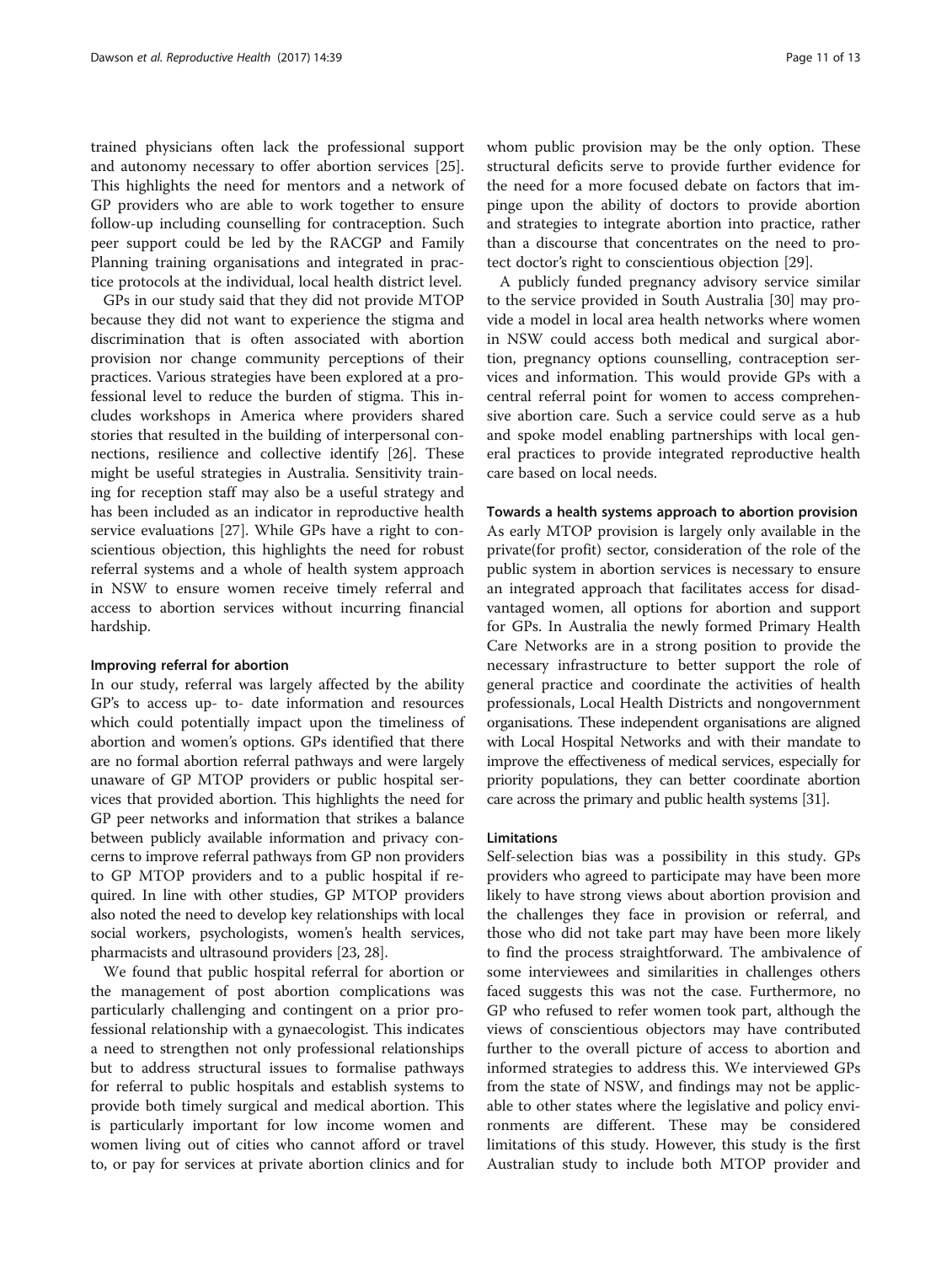<span id="page-11-0"></span>non-provider GPs, and therefore gives a comprehensive picture of the reasons why GPs do and do not provide MTOP as well as the challenges faced by active or potential providers.

# Conclusion

Although there are few GPs providing MTOP in NSW, GPs in this study were largely either motivated to provide MTOP or were supportive of referring women to abortion services. The GP participants identified a number of challenges and opportunities to improve practice in this area. These centred on the need for local strategies for women and healthcare professionals to improve access to abortion services including timely referral pathways to specialist care, support for follow-up care, improved access to MTOP medication and associated tests and the development of peer support networks and mentoring. There is need for state policy and referral pathways to support local MTOP provision. A publically funded hub and spoke model could link GPs with services to provide women with locally available comprehensive abortion care. These structural interventions require change at the professional and institutional levels as well as a whole of health system approach to improve the supply of MTOP GP providers and public sector provision.

#### Abbreviations

GP: General practitioner; MTOP: Medical termination of pregnancy; NSW: New South Wales; SRH: Sexual and reproductive health

#### Acknowledgements

We would like to thank all the medical doctors who participated in this study.

#### Funding

This study was funded by Family Planning NSW.

#### Availability of data and materials

The datasets generated during and/or analysed during the current study are not publicly available due to privacy concerns as the participants are from areas where they may be potentially identifiable. De-identified data are available from the corresponding author on reasonable request.

#### Authors' contributions

AB, ES, DB, JE and AJD conceptualised and designed the study. RN, AJD, and AD carried out the data collection and analysis. AJD and RN drafted the manuscript with assistance of DB and AD. DB, ES and AB provided technical oversight and critically read, revised and reviewed the final manuscript. All authors read and approved the manuscript.

#### Competing interests

The authors declare that they have no competing interests.

#### Consent for publication

Ethical approval was granted by the University of Technology Human Ethics committee (20140005400) and ratified by the Family Planning NSW Ethics Committee (FPNSW R2014-05) in 2015. Those who participated in the study provided written-consent to participate and publication of the de identified data.

#### Publisher's Note

Springer Nature remains neutral with regard to jurisdictional claims in published maps and institutional affiliations.

#### Author details

<sup>1</sup>The Australian Centre for Public and Population Health Research, Faculty of Health, University of Technology Sydney, P.O. Box 123, Ultimo, NSW 2007, Australia. <sup>2</sup>The Sydney Medical School, Discipline, Gynaecology and Neonatology, University of Sydney and Family Planning New South Wales, 28-336 Liverpool Road, Ashfield, NSW 2131, Australia. <sup>3</sup> Evaluation and Research Operations, Family Planning New South Wales, 28-336 Liverpool Road, Ashfield, NSW 2131, Australia. <sup>4</sup>The Australian Centre for Public and Population Health Research, Faculty of Health, University of Technology Sydney and Family Planning New South Wales, 28-336 Liverpool Road, Ashfield, NSW 2131, Australia.

#### Received: 6 January 2017 Accepted: 7 March 2017 Published online: 14 March 2017

#### References

- 1. Wu S. Medical abortion in China. J Am Med Womens Assoc. 2000;55(3 Suppl):197–199, 204.
- 2. Jones RK, Henshaw SK. Mifepristone for early medical abortion: experiences in France, Great Britain and Sweden. Perspect Sex Reprod Health. 2002;34(3): 154–61.
- 3. de Costa C, Douglas H, Hamblin J, Ramsay P, Shircore M. Abortion law across Australia – a review of nine jurisdictions. Aust N Z J Obstet Gynaecol. 2015;55(2):105–11.
- 4. WHO. Safe abortion: technical and policy guidance for health systems. 2nd ed. Geneva: World Health Organization, Department of Reproductive Health and Research; 2012.
- 5. Ngo TD, Park MH, Shakur H, Free C. Comparative effectiveness, safety and acceptability of medical abortion at home and in a clinic: a systematic review. Bull World Health Organ. 2011;89(5):360–70.
- 6. Tupper C, Andrews SS. Setting up an outpatient service for early medical termination. J Fam Plann Reprod Health Care. 2007;33(3):199–202.
- 7. Snook S, Silva M. Abortion services in a high-needs district: a communitybased model of care. J Prim Health Care. 2013;5(2):151–3.
- 8. Registration of medicines for the medical termination of early pregnancy. [[https://www.tga.gov.au/registration-medicines-medical-termination-early](https://www.tga.gov.au/registration-medicines-medical-termination-early-pregnancy)[pregnancy\]](https://www.tga.gov.au/registration-medicines-medical-termination-early-pregnancy). Accessed 11 Mar 2017.
- 9. Baird B. Medical abortion in Australia: a short history. Reprod Health Matters. 2015;23(46):169–76.
- 10. AIHW. Australia's health 2016. In: Australia's health no 15 Cat no AUS 199. Canberra: Australian Institute of Health and Welfare; 2016.
- 11. AIHW. National Health Workforce Data Set: Medical Practitioners 2014. In: National Health Workforce Data Set. Canberra: Australian Institute of Health and Welfare, Australian Government; 2014.
- 12. MS Health. MTOP. 2016.
- 13. AIHW. National Health Workforce Data Set. In: National Health Workforce Data Set: allied health practitioners 2014. Canberra: Australian Institute of Health and Welfare, Australian Government; 2014.
- 14. Grossman D, Goldstone P. Mifepristone by prescription: a dream in the United States but reality in Australia. Contraception. 2015;92(3):186–9.
- 15. HealthStats NSW. Population by age. In: NSW Government. 2014.
- 16. de Crespigny LJ, Wilkinson DJ, Douglas T, Textor M, Savulescu J. Australian attitudes to early and late abortion. Med J Aust. 2010;193(1):9–12.
- 17. de Costa CM, Russell DB, Carrette M. Views and practices of induced abortion among Australian Fellows and specialist trainees of the Royal Australian and New Zealand College of Obstetricians and Gynaecologists. Med J Aust. 2010;193(1):13–6.
- 18. Elliott R, Timulak L. Descriptive and interpretive approaches to qualitative research. In: A handbook of research methods for clinical and health psychology. 2005. p. 147–59.
- 19. Dawson A, Bateson D, Estoesta J, Sullivan E. Towards comprehensive early abortion service delivery in high income countries: Insights for improving universal access to abortion in Australia. BMC Health Serv Res. 2016;16(1):612.
- 20. Patton MQ. Qualitative evaluation and research methods. Newbury Park: Sage; 1990.
- 21. Bowen GA. Naturalistic inquiry and the saturation concept: a research note. Qual Res. 2008;8(1):137–52.
- 22. Creswell J. Qualitative Inquiry & Research Design: Choosing Among Five Approaches. Thousand Oaks: Sage Publications; 2007.